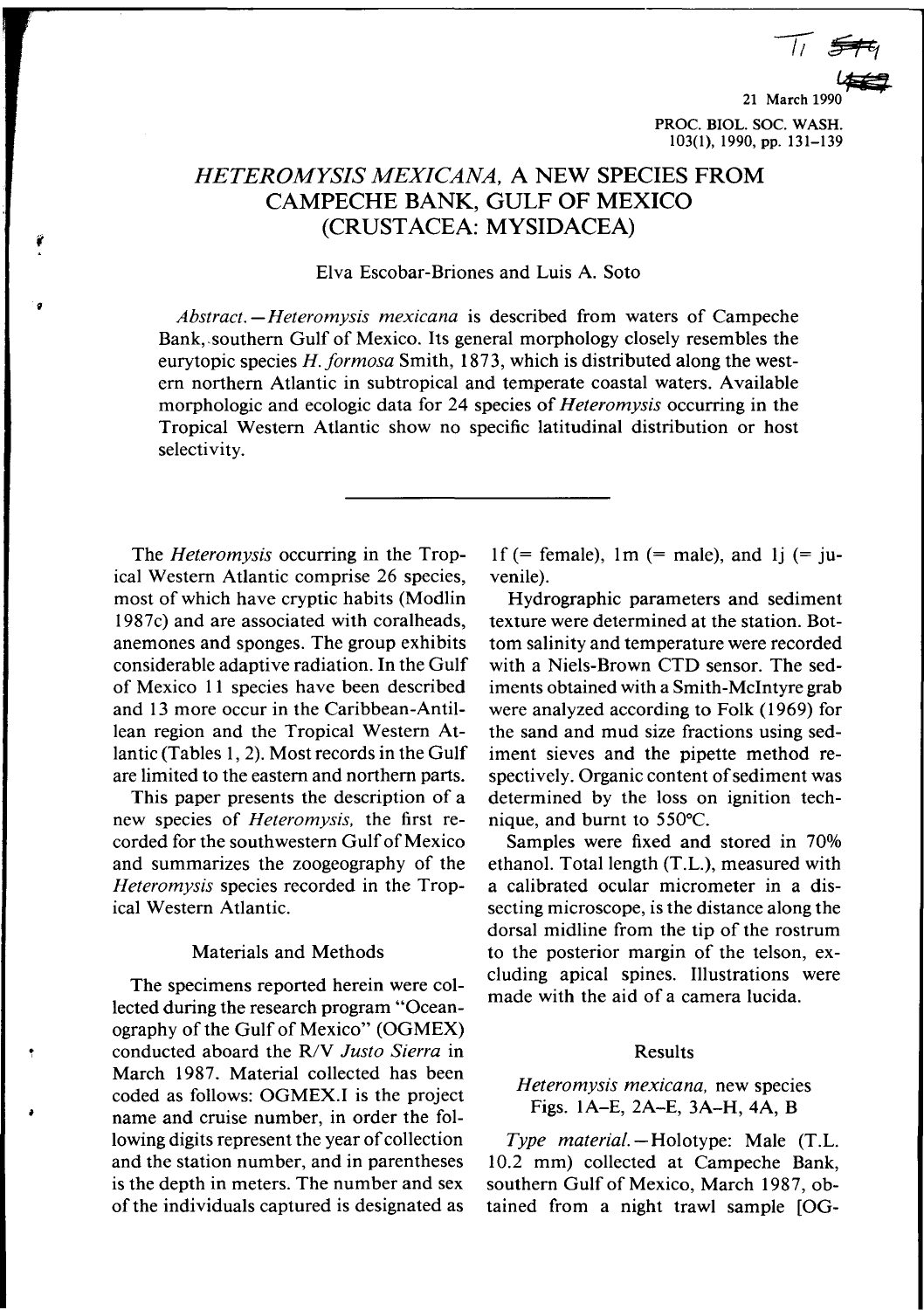Table *l.-Heteromysis* species occurring in the Gulf of Mexico. (Additional distributional information in brackets. )

| <b>Species</b>                      | Source                | Ouadrant      |  |
|-------------------------------------|-----------------------|---------------|--|
| H. beetoni Modlin, 1984             | <b>Modlin</b> (1984)  | <b>NE</b>     |  |
| H. bermudensis cesari Băcescu, 1968 | Băcescu (1968)        | SE (Carib.)   |  |
| H. dispar Brattegard, 1970          | Brattegard (1970)     | SЕ            |  |
| H. filitelsona Modlin, 1984         | <b>Modlin</b> (1984)  | <b>NE</b>     |  |
| H. formosa, Smith, 1873             | Stuck et al. (1979b)  | NE (eurytop.) |  |
|                                     | Tattersall (1951)     | <b>NE</b>     |  |
| H. gomezi Băcescu, 1970             | <b>Băcescu</b> (1970) | SE.           |  |
| H. auitarti Băcescu, 1968           | Băcescu (1968)        | $E$ (Keys)    |  |
| H. hopkinsi Modlin, 1984            | <b>Modlin</b> (1984)  | <b>NE</b>     |  |
| H. mariani Băcescu, 1970            | Băcescu (1970)        | <b>SE</b>     |  |
| H. nouveli Brattegard, 1969         | Brattegard (1969)     | SE (Keys)     |  |
| H. rubrocineta Băcescu, 1968        | Băcescu (1968)        | SЕ            |  |

MEX.I-87-52 (168) 1m]. Dissected and mounted on two slides and deposited in USNM, USNM 241592.

Allotype: Female (T.L. 10.3 mm) from same sample. Deposited in USNM, USNM 241593.

Paratypes: Juvenile (T.L. 5.4 mm) from same sample. Deposited in USNM, USNM 241594.

*Type locality*. - Campeche Bank, southern Gulf of Mexico, Mexico, between 19°31 'N, 92°37'W and 19°33'N, 92°37'W.

*Description.* - Body robust. Carapace (Fig.

lA) with anterior margin produced into small triangular rostrum, posterior margin deeply emarginate, exposing part of thoracic segment 7 and all of 8, anterolateral lobes rounded. Eyes large, oval; cornea large, brown.

..

Antennular peduncle (Fig. 1B) segment 1 as long as segment 3, with four long setae on conical distolateral process and two setae near middle of distal margin. Segment 2 short with two plumose setae distodorsally. Segment 3 with male lobe located midventrally near distal margin and crowned by a

Table *2.-Heteromysis* species occurring in the Caribbean Sea and the Western Tropical Atlantic.

| Source                | Distribution     |
|-----------------------|------------------|
| Clarke (1955)         | Carib.-Antil.    |
| Modlin $(1987c)$      | <b>Bahamas</b>   |
| Tattersall (1951)     | Bermuda-Carib.   |
| Brattegard (1970)     | <b>Antilles</b>  |
| <b>Modlin (1987b)</b> | Fla. Keys        |
| Brattegard (1970)     | Caribbean        |
| Brattegard (1974a)    | Caribbean        |
| Brattegard (1969)     | Baham.-Fla. Keys |
| Modlin (1987b)        | Caribbean        |
| Brattegard (1970)     | Caribbean        |
| Băcescu (1986)        | <b>Brazilian</b> |
| Brattegard (1970)     | Caribbean        |
| Modlin (1987a)        | Caribbean        |
| Băcescu, in press     | Caribbean        |
| Brattegard (1974a)    | Caribbean        |
|                       |                  |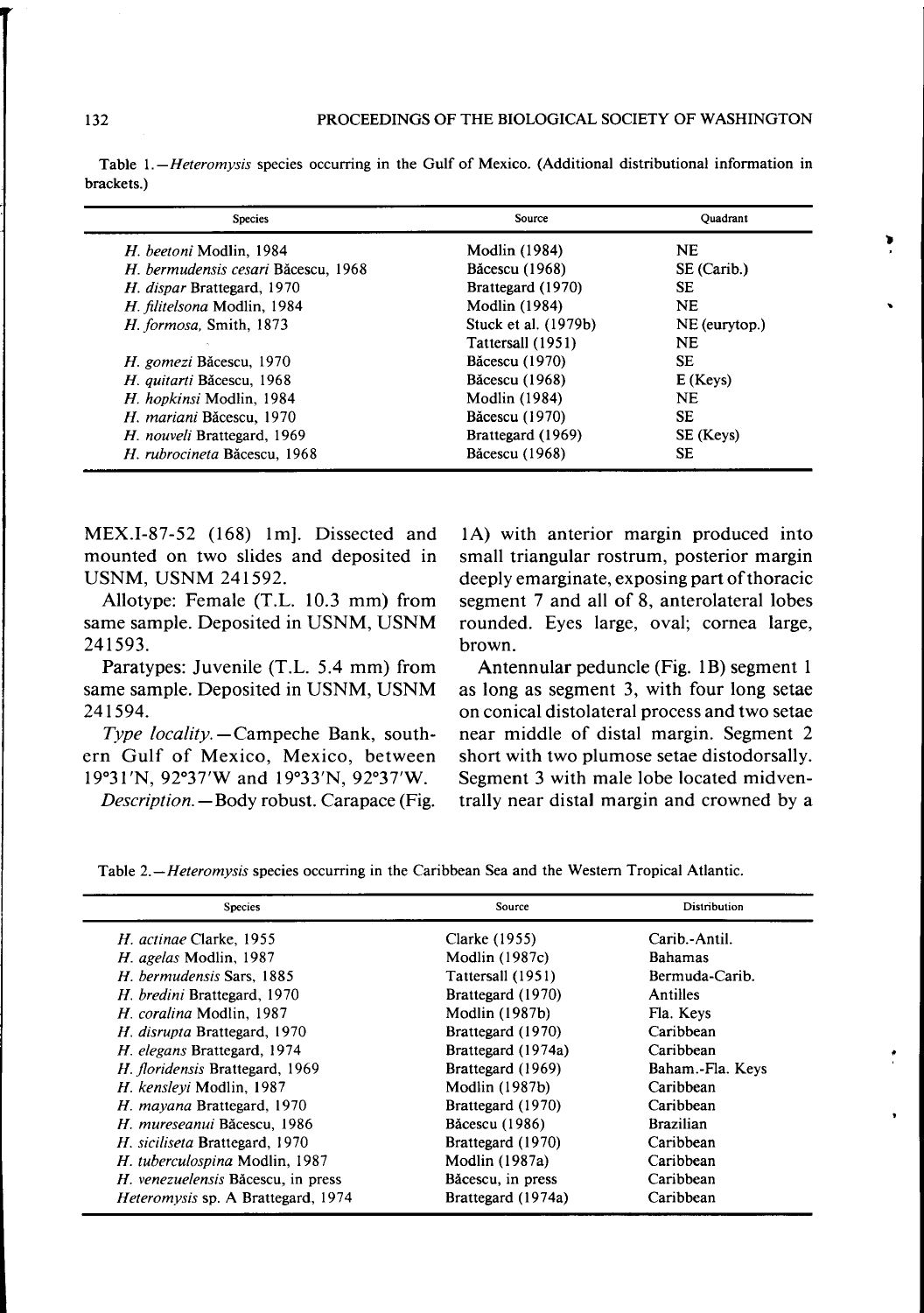

Fig. 1. *Heteromysis mexicana* (male 10.2 mm). A. Dorsal view; B. antennular peduncle; C. antennal scale; D. left mandlible and mandibular palp; E. detail of left mandible lacinia mobilis and accessory blades.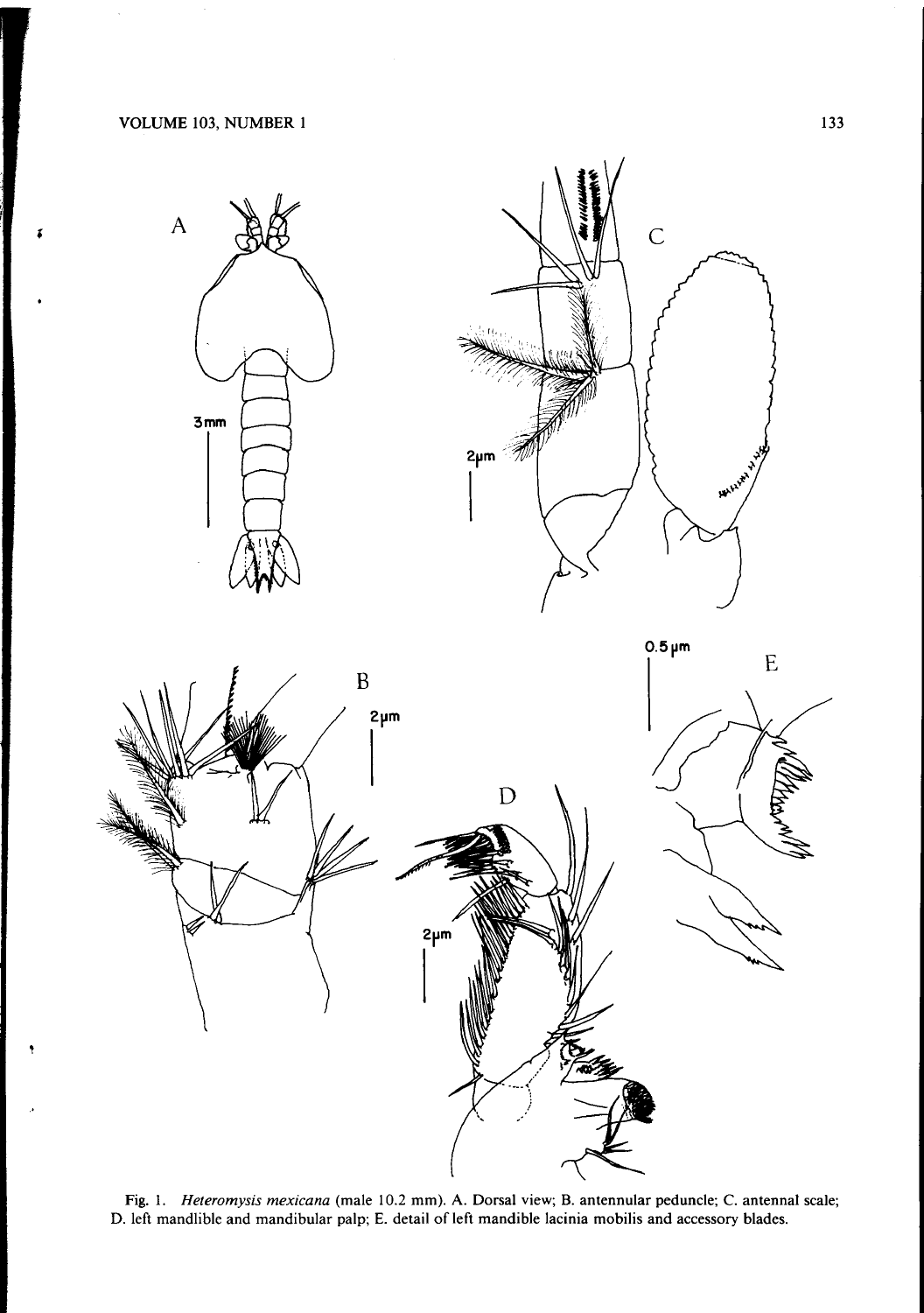dense tuft of hairs, two simple setae ventrally at midlength, one plumose seta medially at midlength and seven setae distomedially. Antennular flagellum with stout spinules along proximal half.

Antennae (Fig. 1C) peduncle segment 1 short, compressed; segment 2 twice length of segment 1 and 1.6 times length of segment 3, with three plumose setae at middle of distal margin; segment 3 with four setae near middle of distal margin; flagellum with two rows of setules along entire length. Antennal scale as long as or slightly longer than peduncle, 2.3 times as long as maximum width with distal tip articulated; lateral margin nearly straight, medial margin convex, entire margin setose, dorsal surface with nine proximal setae.

Mouthparts (Figs. 1D, E, 2A-D), mandibular palp 3-segmented, segment 1 narrow, segment 2 broad, lateral margin with 19 simple setae, one setae in proximal dorsal position, medial margin with curved row of 10 simple setae and three simple setae distally, segment 3 lateral margin sinuous, with four long submarginal plumose setae proximally, nine surface pectinate spinules, 23-26 pectinate setae diminishing in size proximally, distally one longer robust seta.

Left mandible with short bladelike incisor, lacinia mobilis crownlike with 17 cusps longer on both ends, accessory blades in spine row with five blades, all slightly serrate on inner margin, molar process well developed with 14 rows of triturative teeth. Right mandible with three bladelike incisors, two setose accessory blades, molar process well developed with 12 rows of triturative teeth and lateral plumose setae. Maxillule well developed, outer plate with 14 apical spines and five subapical setae, middle inner margin setose, inner plate globose with four pectinate spinules, four simple setae and one hooked serrated spine on distal margin, seven plumose setae subdistally and two simple setae on lateral process. Maxillae (not figured) typical of the genus, exopod elongate with 22 plumose setae on

distolateral margin. Paragnath typical of the genus with inner and outer lobe shoulders setose, mandibular process short, setose. Labrum tyical of the genus with apical margin setose.

.

Thoracic endopod 1 (Fig. 2E), short, robust, carpopropodus with six marginal setae and eight dorsodistally; dactylus rounded with nine pectinate setae.

Thoracic endopod 2 (Fig. 3A), ischium with  $10-11$  simple setae on anterior margin, merus anterior margin with seven setae; carpopropodus distally expanded with 10 spines on posterior margin, three distal setae, and four robust setae distally on anterior margin; dactylus small, rounded mitten-shaped, setose all around.

Thoracic endopod 3 (Fig. 3B), strong, short, merus and carpopropodus inflated, lacking spines characteristic of genus; dactylus ending in terminal claw.

Thoracic endopod 4 (Fig. 3C), carpopropodus with six segments, distal one with two serrated flexible spines; dactylus small with long terminal setae and ending in curved clawlike spine.

Thoracic endopod 5 (Fig. 3D) to 8, carpopropodus with five segments, increasing slightly in size distally.

Female with oostegites in thoracic segments 6, 7 and 8 well developed, increasing in size distally.

Pleopods 1 to 5 (Fig. 3E-H) not sexually dimorphic. Well developed, similar in form, unsegmented, increasing in size distally. Pleopod 1, five setae and one terminal spine on anterior surface, five plumose setae on lateral margin, five setae on pseudobranchial lobe. Pleopod 2, six setae on anterior surface, one setae on distal margin, three setae on pseudo branchial lobe, four setae on lateral margin. Pleopod 3 with 11 setae on anterior surface, two setae on distal margin, four setae on pseudo branchial lobe, four on lateral margin. Pleopod 4, 13 setae on anterior surface, three setae on distal margin, three setae on pseudobranchial lobe, four setae on lateral margin, one distally.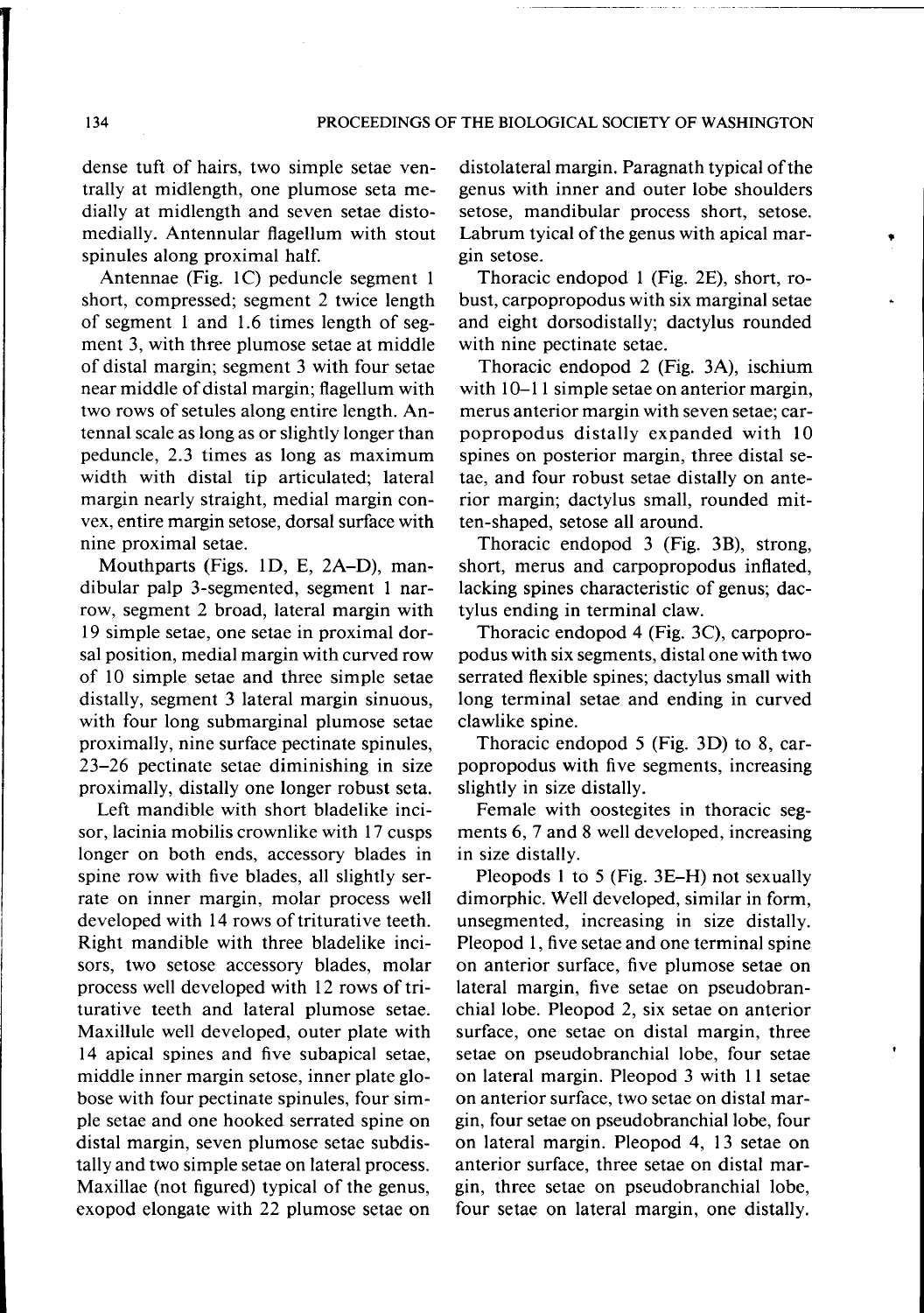;



Fig. 2. *Heteromysis mexicana* (male 10.2 mm). A. Mandibular palp third segment; B. right mandible; C. maxillule; D. paragnath; E. thoracic endopod I.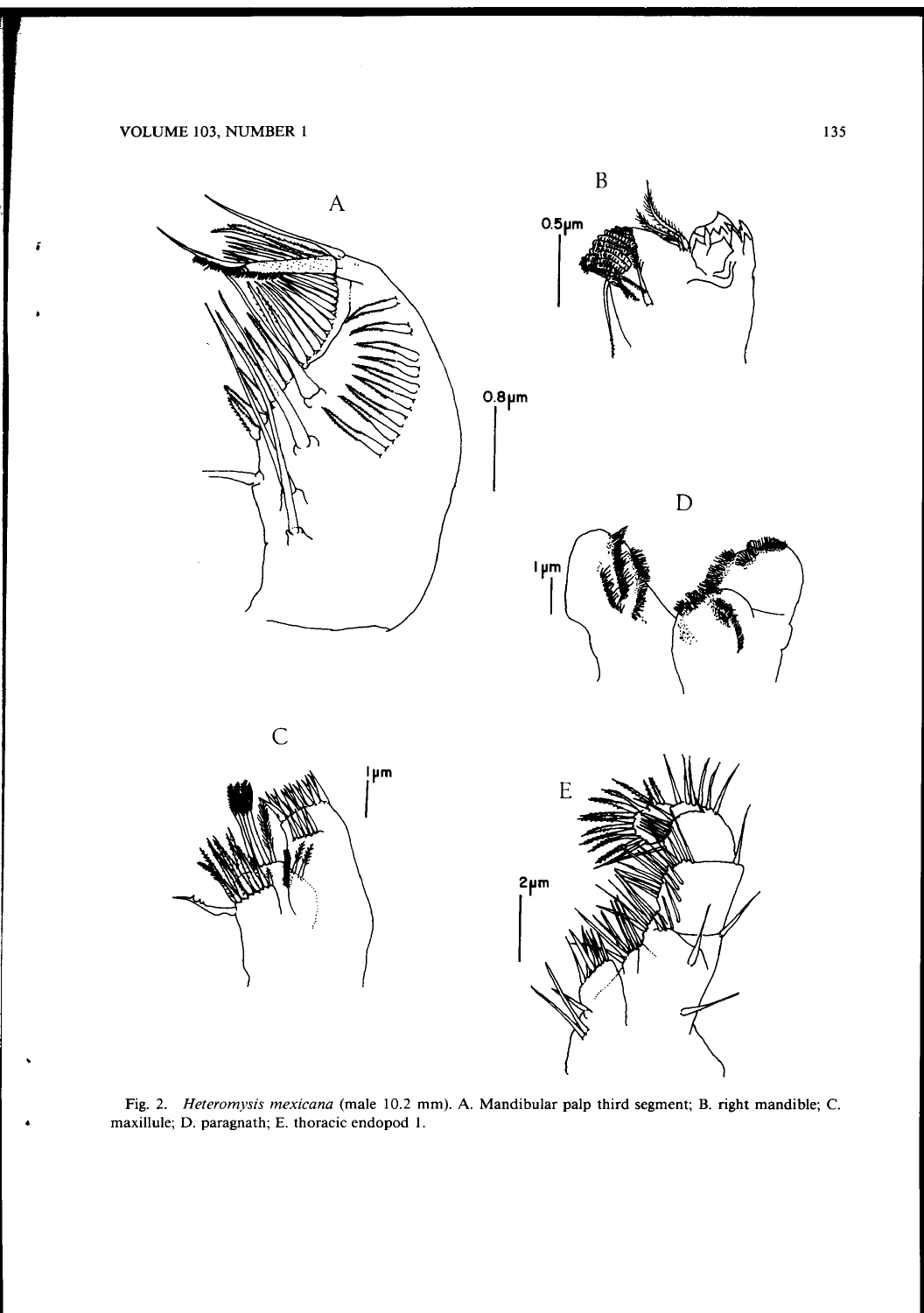

Fig. 3. *Heteromysis mexicana* (male 10.2 mm). A. Thoracic endopod 2; B. thoracic endopod 3; C. thoracic endopod 4; D. thoracic endopod 5; E. pleopod I; F. pleopod 2; G. pleopod 3; H. pleopod 4.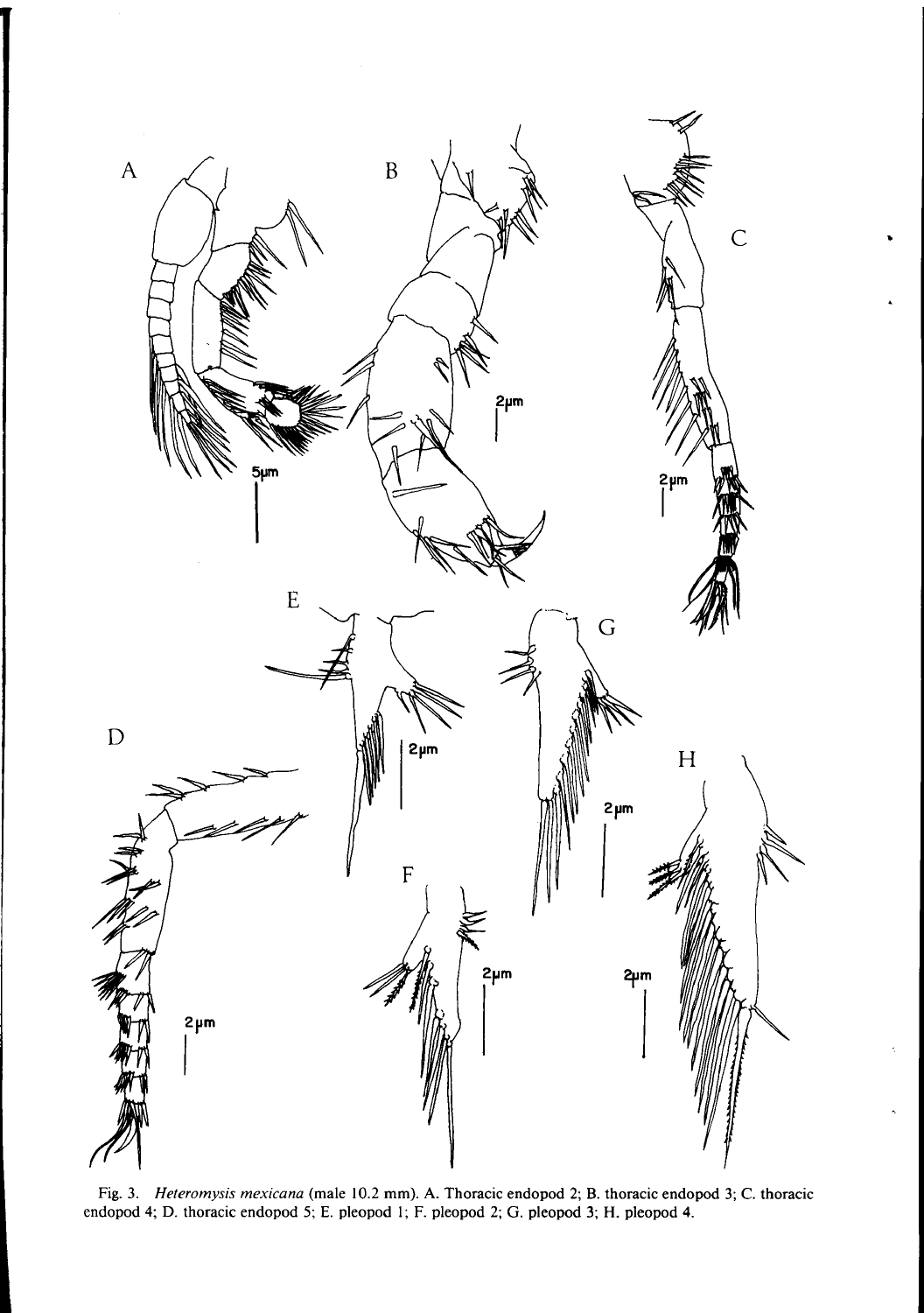Pleopod 5, 16 setae on anterior surface, four setae on distal margin, three setae on pseudobranchial lobe, four setae on lateral margin.

Uropods (Fig. 4A), exopod subequal in length to endopod, lateral margin straight, apex rounded, medial margin slightly convex, setose all around. Endopod lateral margin straight, medial margin concave with 23 stout spines, equal in size along entire margin, apex rounded, both margins with plumose setae.

Telson (Fig. 4B) 1.7 times longer than wide at base, lateral margins straight, distal half of lateral margins with 14-15 spines increasing slightly in length posteriorly; one longer apical spine on each side. Telsonal cleft completely lined with 22-23 small spines, increasing slightly in size distally; depth 0.17 times length of telson.

*Remarks.* - The new species closely resembles the eurytopic species *Heteromysis formosa* Smith (1873) and can be distinguished from it by morphological differences listed in Table 3 from which the most important features that separate them are the well developed male lobe on antennular peduncle segment 3; the absence of three pairs of spines on the carpopropodus of the thoracic limb 3; medial margin of uropodal endopod with  $20-23$  spines  $(14-19)$  in *H*. *formosa)* and 22-23 spines in the cleft of the telson  $(8-20 \text{ in } H.$  *formosa*). Both species have in common well developed but not sexually dimorphic pleopods (Modlin, pers. comm.).

*Ecological notes.* - This species was an occasional component of the macrocrustacean epibenthic community from the inner continental shelf. Specimens were obtained associated with empty *Strombus gigas* shells between 19°31'N, 92°37'W and 19°33'N, 92°37'Wat 168 m depth. Bottom salinity was  $36.28\%$  and temperature was  $23.08\text{°C}$ . The sediment at the site was fine sand mud with an organic matter content of 23% and carbonates 11%. The behavior of hiding in



Fig. 4. *Heteromysis mexicana* (male 10.2 mm). A. uropodal endopod and exopod; B. telson.

gastropod shells closely resembles that reported for *Heteromysis formosa* (Clarke 1955, Brattegard 1969) and other species morphologically dissimilar, e.g., *H. bermudensis. H. mayana. H. tuberculospina* (Modlin, 1987a).

 $Et$ *ymology*.  $-$  Named for the country in which it was found, Mexico.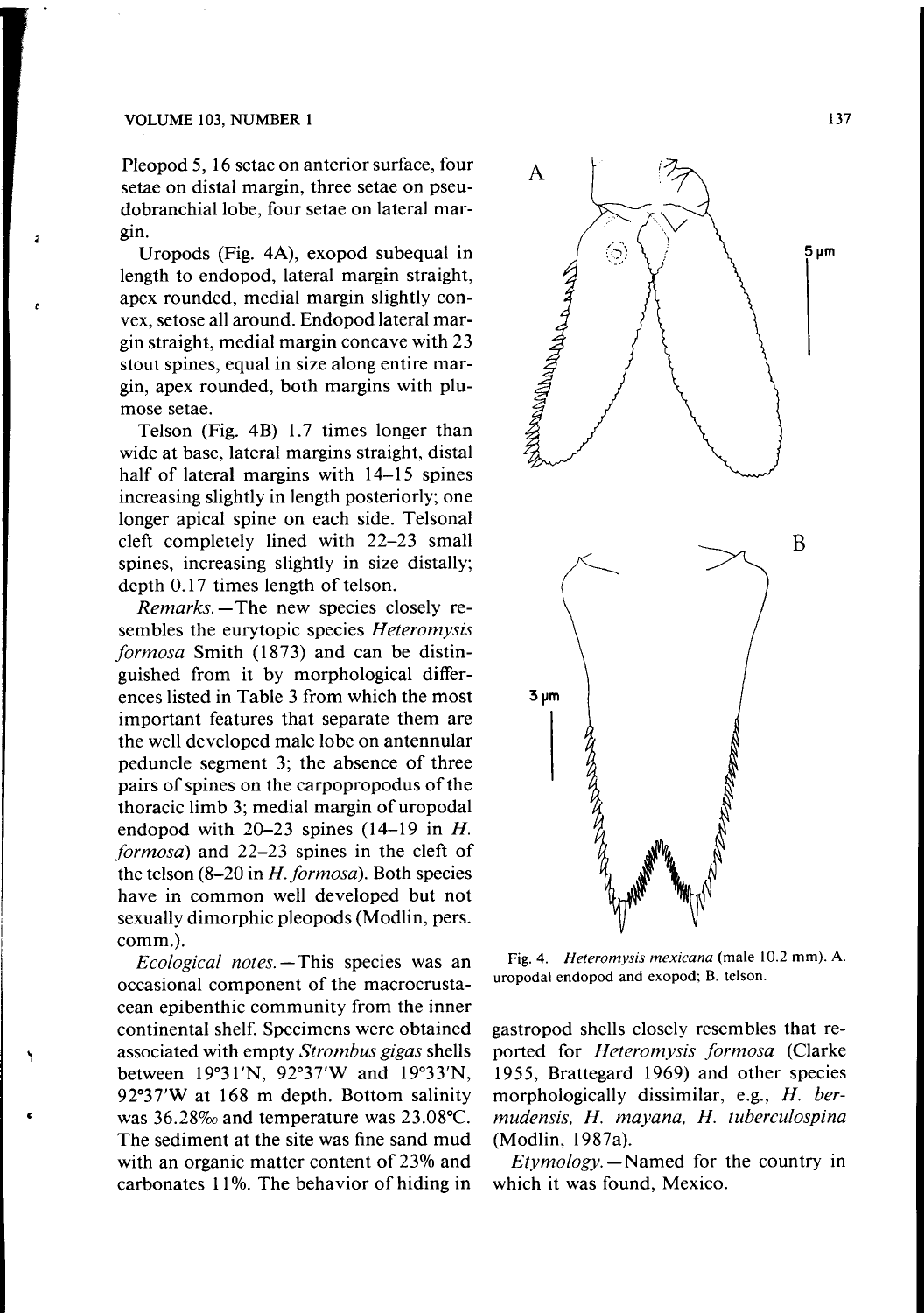| Character                           | H. formosa                         | H. mexicana         |
|-------------------------------------|------------------------------------|---------------------|
| Antennular peduncle, male lobe      | rudimentary <sup>1</sup>           | well developed      |
| Antennular peduncle segment 3       | with 2 plumose setae <sup>4</sup>  | with 1 plumose seta |
| Antennal scale length/breadth ratio | 34                                 | 2.3                 |
| Third thoracic limb carpopropodus   | with 3 pairs of spines $3-5$       | without spines      |
| Uropodal endopod                    | with $14-16$ spines <sup>3</sup>   | with $20-23$ spines |
|                                     | with $17-19$ spines <sup>4</sup>   |                     |
|                                     | with $16-19$ spines <sup>5</sup>   |                     |
| Telson lateral margin               | with $12-14$ spines <sup>1</sup>   | with $14-17$ spines |
|                                     | with $14-16$ spines <sup>2,3</sup> |                     |
|                                     | with 11 spines <sup>4</sup>        |                     |
|                                     | with $10-18$ spines <sup>5</sup>   |                     |
| Telson cleft                        | with $20$ spines <sup>2,3</sup>    | with $22-23$ spines |
|                                     | with $8-10$ spines <sup>4</sup>    |                     |
|                                     | with $16-13$ spines <sup>5</sup>   |                     |

Table 3.-Comparison of *Heteromysisformosa* Smith (1873) and *H. mexicana* n. sp.

<sup>1</sup> Smith, 1873.

<sup>2</sup> Sars, 1882.

<sup>3</sup> Tattersall, 1951.

<sup>4</sup> Brattegard,  $1969$ <br> $\frac{5 \text{ Stuck of } 1.076}{5}$ 

Stuck et aI., 1979a.

#### Discussion

This new species is the first report of Heteromysini for the southwestern Gulf of Mexico. The peracaridean shelf fauna in this region is largely unknown. Knowledge of it is limited to the investigations of epibenthic macroinvertebrates in Laguna de Términos (Escobar & Soto 1988) and Alvarado (Soto et al. 1986).

Twenty-six species of Heteromysids have been described in the West Tropical Atlantic (Bacescu 1968, 1970, 1986; Brattegard 1969, 1970, 1973, 1974a, b; Clarke 1955; Modlin 1982, 1984, 1987a, b, c; Sars 1885; Smith 1873; Stuck et al. 1979a, b), of which II have been reported from the northern and southeastern parts of the Gulf of Mexico (Table 1), and 13 have been reported from the Caribbean and the Western Tropical Atlantic (Table 2). At least 12 species are cryptic and are associated with sponges and corals. Heteromysids mostly inhabit shallow waters, but the present report of *Heteromysis mexicana* from the Campeche Bank at 168 m is among the deepest. Reports for the closely related species, *H. for-* *mosa,* reach up to 203 m in the Gulf of Mexico and 227 m in the southeastern coast of the United States (Tattersall 1951).

"

#### Acknowledgments

The authors wish to express their appreciation to Dr. Thomas Bowman of the Smithsonian Institution, Dr. Mihail Bacescu from the Musee D' Histoire Naturelle "Grigore Antipa," Rumania and Dr. Richard F. Modlin of the University of Alabama in Huntsville for their critical reviews on an earlier version of this manuscript. For their support in the field gratitude is expressed to the team of the Benthic Ecology Lab. This is Contribution #587 from the Instituto de Ciencias del Mar y Limnologia, UNAM.

## Literature Cited

- Băcescu, M. 1968. Heteromysini nouveaux des eaux cubaines: trois especes nouvelles de *Heteromysis* et *Heteromysoides spongicola* n.g. n. sp.- Revue Roumaine de Biologie-Zoologie 13:221- 237.
	- 1970. New spongicolous *Heteromysis* of the Caribbean sea *(H. gomezi* n. sp. and *H. mariani*